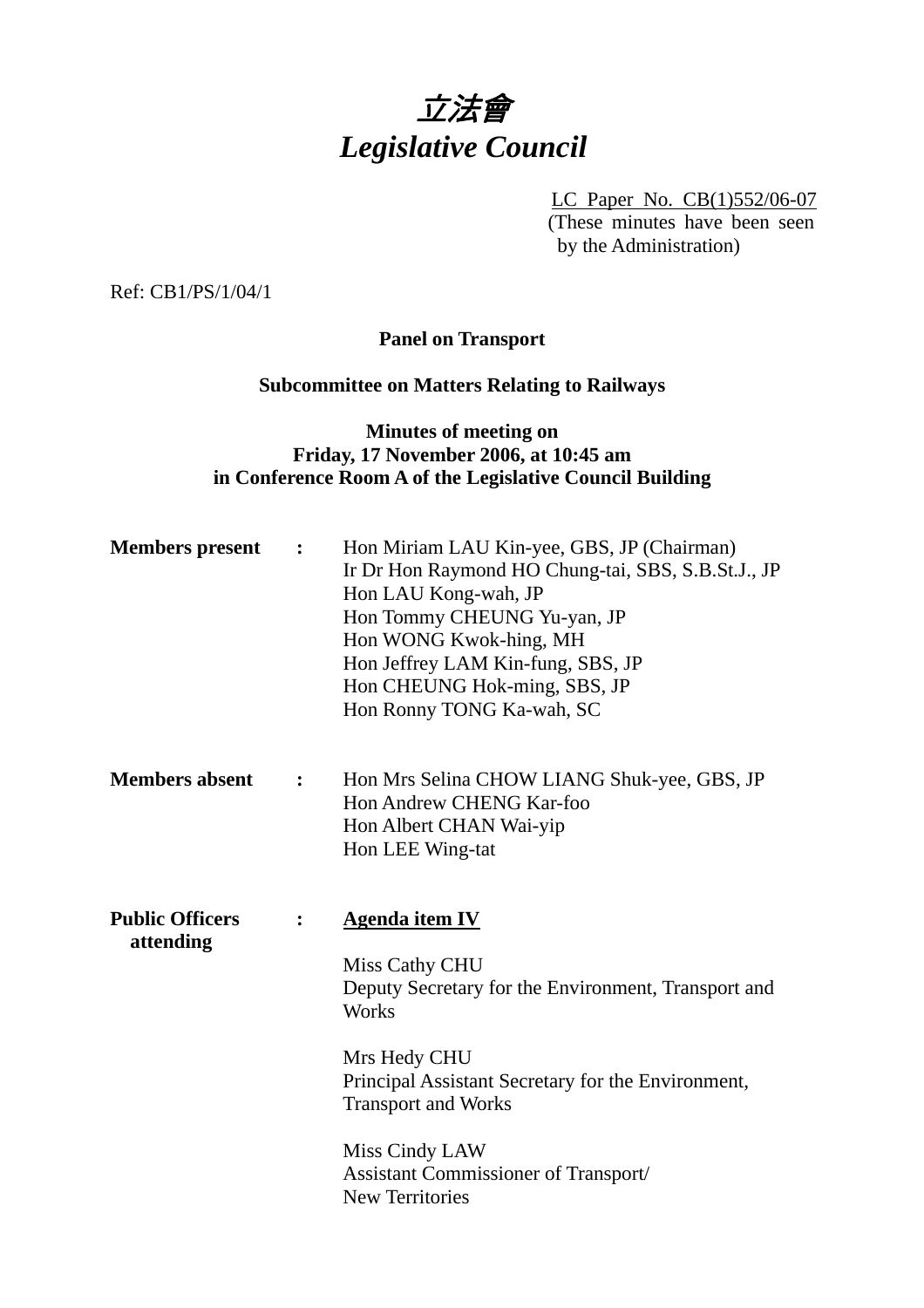Miss Alice AU-YEUNG Principal Transport Officer/Bus and Railway Transport Department

| <b>Attendance by</b><br>invitation | $\ddot{\cdot}$ | <b>Agenda item IV</b>                                 |  |  |  |  |  |
|------------------------------------|----------------|-------------------------------------------------------|--|--|--|--|--|
|                                    |                | <b>Kowloon-Canton Railway Corporation</b>             |  |  |  |  |  |
|                                    |                | MrYTLI<br>Senior Director, Transport                  |  |  |  |  |  |
|                                    |                | Mr W K TSUI<br>General Manager – West Rail Operations |  |  |  |  |  |
|                                    |                | Mr Raymond WONG<br>Senior Corporate Affairs Manager   |  |  |  |  |  |
| <b>Clerk in attendance :</b>       |                | Mr Andy LAU<br>Chief Council Secretary (1)2           |  |  |  |  |  |
| <b>Staff in attendance :</b>       |                | Mrs Mary TANG<br>Senior Council Secretary (1)2        |  |  |  |  |  |
|                                    |                | Miss Winnie CHENG<br>Legislative Assistant (1)5       |  |  |  |  |  |

#### Action

**I** Confirmation of minutes of meeting and matters arising (LC Paper No. CB(1)262/06-07 - Minutes of r - Minutes of meeting held on 24 October 2006)

The minutes of the meeting held on 24 October 2006 were confirmed.

## **II Information papers issued since the last meeting**

2. Members noted that no information paper had been issued since the last meeting.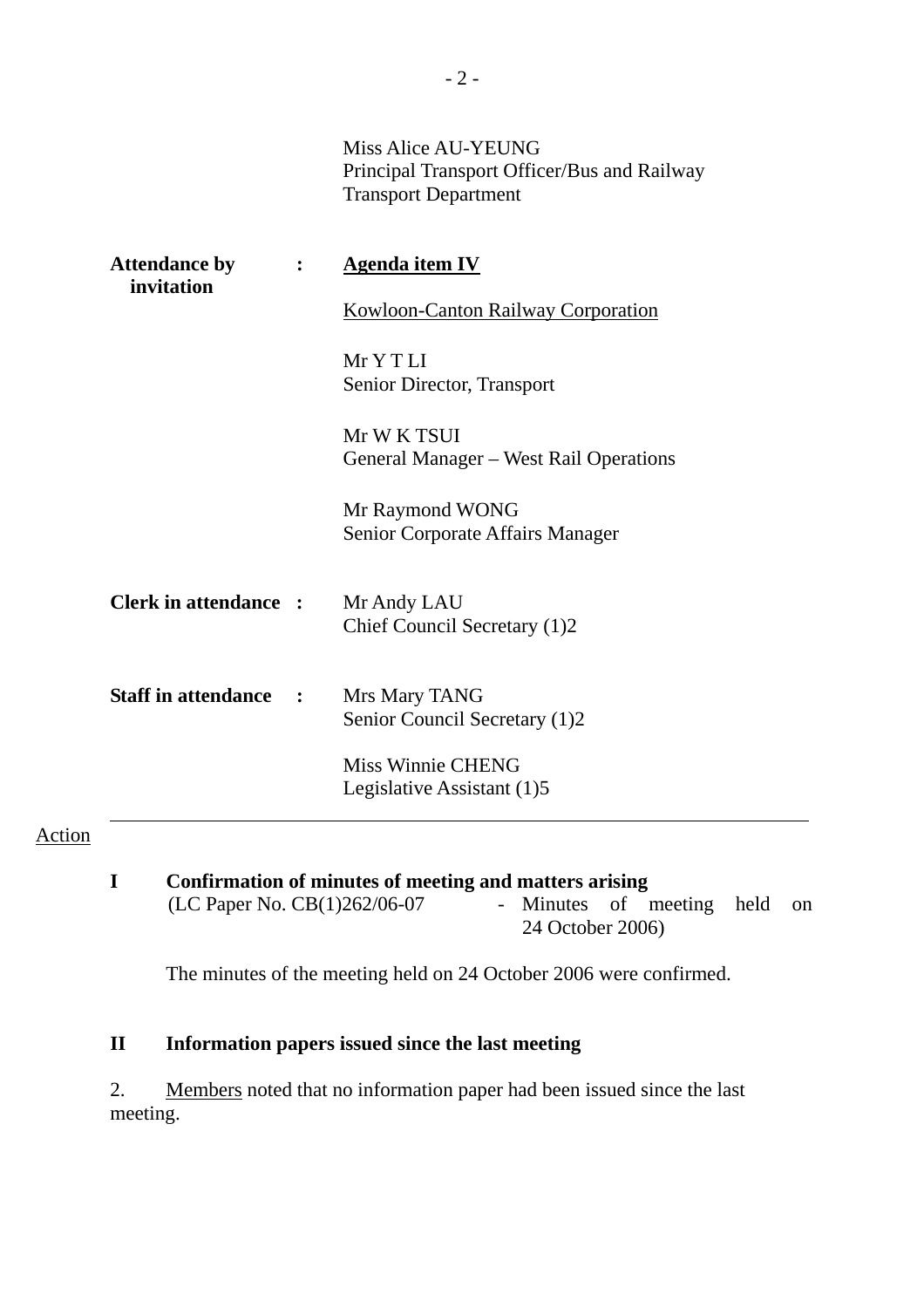| Ш | Items for discussion at the next meeting scheduled for 5 January 2007 |  |            |  |                                 |  |  |  |  |  |  |  |
|---|-----------------------------------------------------------------------|--|------------|--|---------------------------------|--|--|--|--|--|--|--|
|   | (LC Paper No. $CB(1)264/06-07(01)$ )                                  |  |            |  | - List of outstanding items for |  |  |  |  |  |  |  |
|   |                                                                       |  | discussion |  |                                 |  |  |  |  |  |  |  |
|   | LC Paper No. $CB(1)264/06-07(02)$                                     |  |            |  | - List of follow-up actions)    |  |  |  |  |  |  |  |

3. Members agreed to discuss the following items at the next meeting scheduled for Friday, 5 January 2007, at 10:45 am –

- (a) Shatin to Central Link (SCL) the item was proposed by Mr WONG Kwok-hing and supported by Mr LAU Kong-wah who were both concerned about the slippage in the planning and implementation of the project. They would like to be briefed on the latest position regarding the design, funding and implementation details of the project, without having to await the outcome of the discussion by the Bills Committee on Rail Merger Bill; and
- (b) Guangzhou-Shenzhen-Hong Kong Express Rail Link (ERL) and Northern Link - the item was proposed by the Chairman who was concerned that despite the Subcommittee's preference for the "Dedicated Corridor Option" over the "Shared Corridor Option" for the Hong Kong section of ERL as indicated at the Subcommittee meeting on 21 April 2006, approval had been sought from the Executive Council for the adoption of the latter which would incur a much longer journey time.

#### **IV Provision of Light Rail Transit services by Kowloon-Canton Railway Corporation**

 $(LC$  Paper No.  $CB(1)264/06-07(03)$  - Information paper provided by the Administration)

4. The Deputy Secretary for the Environment, Transport and Works (DSETW) explained the Light Rail Transit (LRT) services provided by the Kowloon-Canton Railway Corporation (KCRC) and its role in the North-west New Territories (NWNT) region by highlighting the salient points of the information paper.

5. Mr Y T LI, Senior Director, Transport, KCRC (SDT/KCRC) said that since the commissioning of the West Rail (WR) in 2003, the transport network in NWNT had been much enhanced. Many residents had since switched to use WR for inter-region travel between Tuen Mun, Yuen Long and Tin Shui Wai. As a result, the demand for long distance travel by LRT had dropped significantly while the demand for short distance travel internally within Tin Shui Wai and Tuen Mun had increased. By way of illustration, the daily average patronage of LRT between Tuen Mun and Yuen Long had reduced from 40 000 to 22 000, representing a decrease of 45%, while that between Tuen Mun and Tin Shui Wai had reduced from 35 000 to 13 000, representing a decrease of 64%.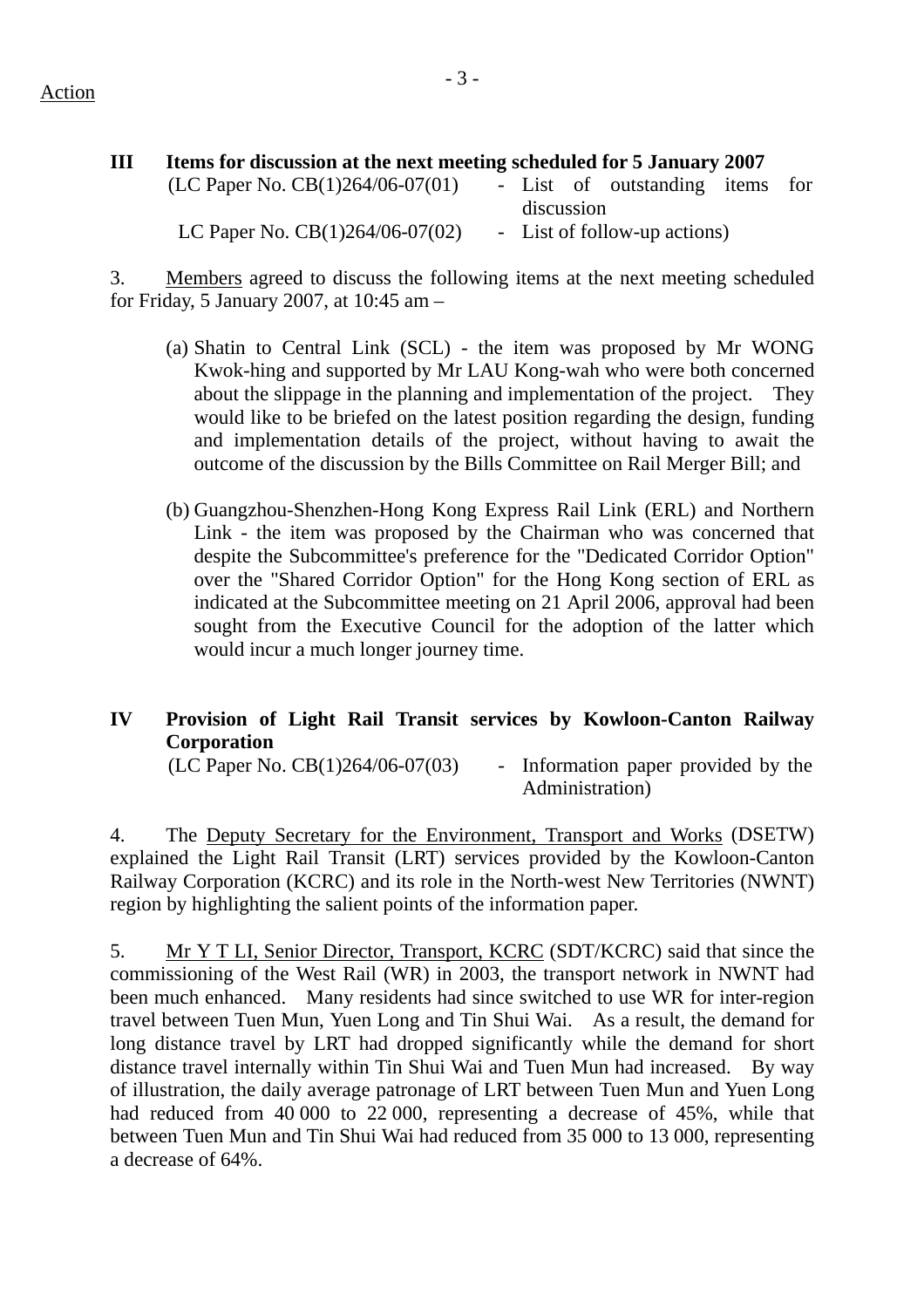6. SDT/KCRC further said that following the commissioning of WR, LRT had acted as a feeder service for WR as LRT passengers could interchange for WR at Yuen Long, Tin Shui Wai, Siu Hong and Tuen Mun Stations. As a result, the daily average patronage of LRT and feeder buses had been increased to 474 000, representing an over 23% increase as compared to the patronage before the commissioning of WR. He said that, through effective deployment of resources, KCRC would keep under review the role of LRT in NWNT and its provision of feeder services to WR, taking into account the transport needs of passengers. KCRC would take into account the views of District Councils (DCs) and passengers in its planning for the provision of an efficient transport network.

#### Cancellation of LRT Route 761

7. Mr WONG Kwok-hing said that while KCRC had indicated that it would take into account the views of passengers and DCs in its provision of transport services, he failed to see why they had not been consulted on the cancellation of LRT Route 761, amidst strong local objection. DSETW said that from the Administration's perspective, views of DCs and passengers should also be factors amongst others that should be taken into account by KCRC in its provision and re-organization of services. That was why KCRC had to attend meetings with DCs to gauge their views. Prior to the announcement on the cancellation of LRT Route 761, KCRC had conducted a passenger survey on the patronage of different LRT routes and the travelling patterns of passengers. It was found that the resources used in servicing the under-utilized Route 761 could be put to more effective use by Routes 705 and 706 whose services were in greater demand. As it was inevitable that views would differ among passengers, KCRC had to make a decision after balancing locals' views and the optimal use of resources. The Administration reckoned that KCRC would have room for improvements in its consultation with DCs and the locals in this episode. The Administration also encouraged KCRC to consider in greater detail the local feedback given subsequently. These triggered KCRC later on to adjust LRT services by extending Route 761P in non-peak hours to serve the five affected stops and increasing feeder bus services during peak hours to facilitate traveling to Yuen Long East. This indicated that KCRC was prepared to engage in communications with DCs and the locals. In fact, KCRC would need to report its revised provisions to the DCs concerned in November 2006. SDT/KCRC added that KCRC had been holding in-depth discussions with DCs on the development of LRT routes. It was found that with the cancellation of Route 761, the resources could be more effectively redeployed for use by Routes 705 and 706. The services of Route 761P would be strengthened through reducing the waiting time from seven to four and a half minutes' time. Following the objections received on the cancellation of Route 761, a number of meetings were held with DCs between August and October 2006 to allay their concerns. As a result, an agreement was reached that the extended Route 761P would be maintained for non-peak hours to serve the five affected stations following the cancellation of Route 761. A new feeder bus route K73P would be introduced for travel between Tin Shui Wai North to Yuen Long during peak hours. Through the above measures, affected passengers could then adjust to the changes led by the cancellation of Route 761.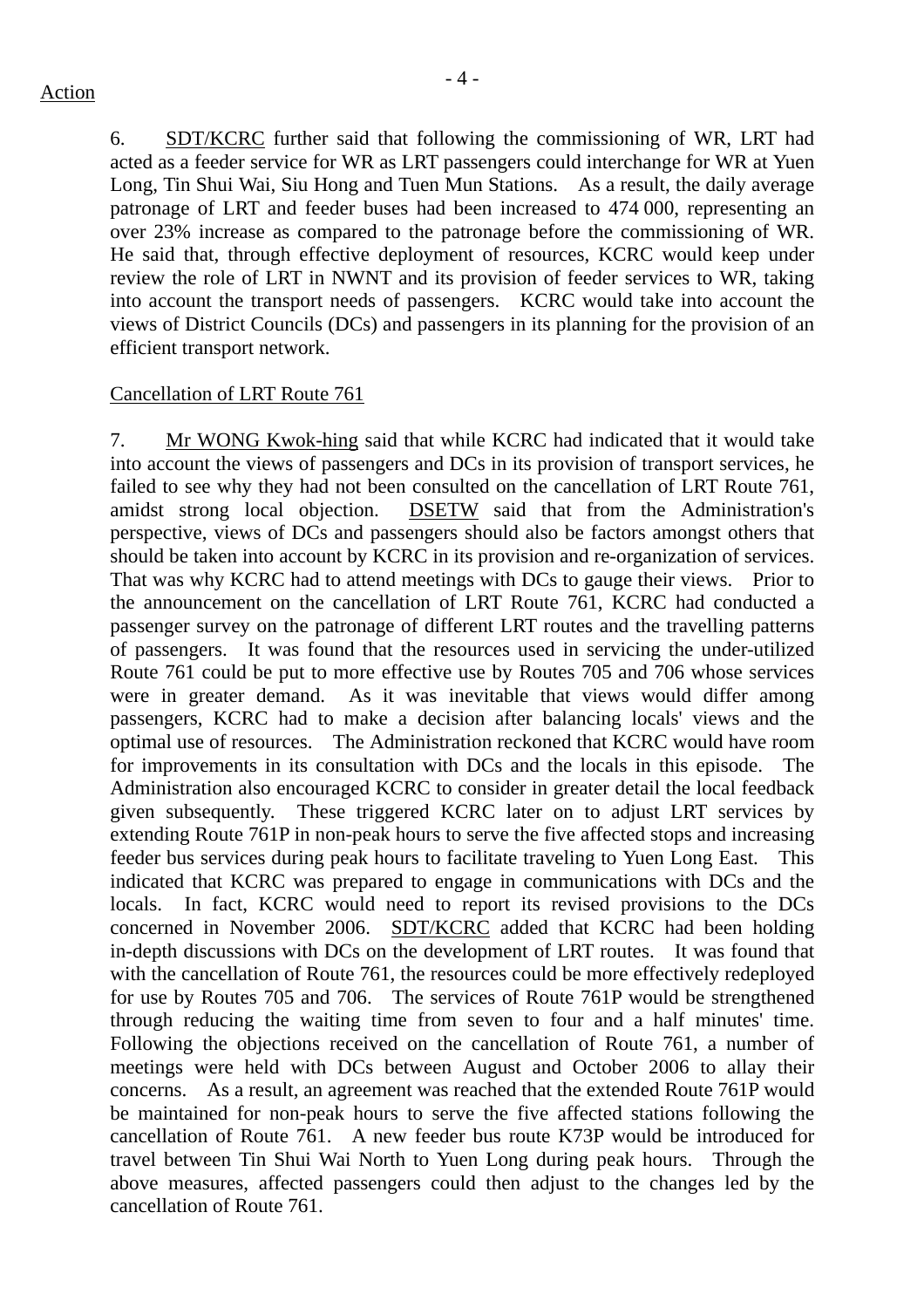8. Noting that the new bus route K73P was not a part of KCRC's services, Mr CHEUNG Hok-ming expressed concern that the bus service was meant as a temporary relief measure and not a long term commitment on the part of KCRC. SDT/KCRC affirmed that KCRC had been hiring buses from private transport companies in its provision of bus route K73P. At the meeting to discuss bus rationalization plans in October 2006, it had been agreed that the provision of bus services in Tin Shui Wai North would be reviewed in consultation with DCs in three months' time.

9. Mr WONG Kwok-hing enquired if there were any plans for the re-organization of LRT routes and if so, the timeframe for such and whether there would be consultation with DCs. SDT/KCRC affirmed that while there would be consultation with DCs on any proposed re-organization of LRT routes, there were at present no plans on the part of KCRC to alter its LRT routes.

10. Mr WONG Kwok-hing pointed out that had there been proper consultation on the proposed cancellation of Route 761, residents would not have to resort to protesting on the rails. He hoped the Administration and KCRC would learn from this unpleasant experience and try to respect the views of DCs.

#### Performance of LRT

11. Mr CHEUNG Hok-ming said that members of the Democratic Alliance for Betterment and Progress of Hong Kong (DAB) had been closely monitoring the performance of LRT. Having been in service for over 10 years, it was found that the LRT trains were quite worn out and there had been requests from passengers for the replacement of trains. Members of DAB had urged for the early replacement of the associated facilities for LRT, such as railings and platform screen doors, but such had not been acceded to. Consideration should also be given to reducing the train fares for LRT. SDT/KCRC said that LRT service was first commissioned in September 1988. Based on information provided by suppliers, LRT train could have a serviceable life of about 40 years subject to mid-term refurbishment. A mid-term refurbishment plan had since been prepared by KCRC for LRT trains and it was expected that there would be much improvement to the train compartments and associated facilities upon completion of refurbishment. As for the train fares, SDT/KCRC said that the fares for LRT service were comparable to that of franchise buses and were considered reasonable. Since the commissioning of WR, LRT had been providing free feeder services for WR passengers. This would mean that about a third of the LRT service was free.

12. Noting that the route length of LRT had been extended by 57% to cater for the development of Yuen Long, Tuen Mun and Tin Shui Wai new towns, Mr WONG Kwok-hing enquired if there were sufficient LRT trains to meet the operating demand. SDT/KCRC said that in considering the provision of LRT services, KCRC would have regard to the changes in passenger demand as well as travelling patterns. Following the commissioning of WR, the demand for long distance travel, i.e, inter-region travel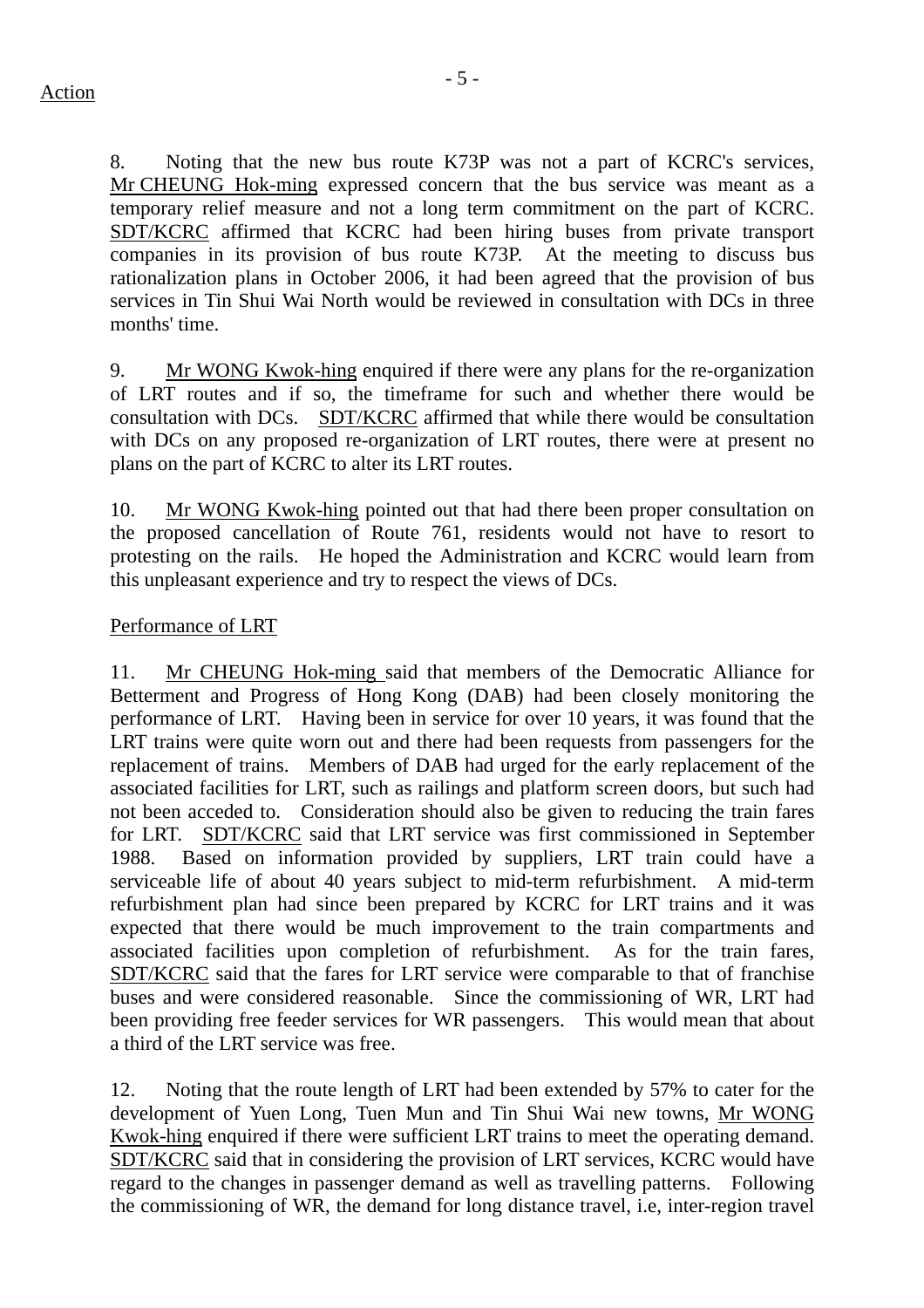- 6 -

between Tin Shui Wai, Yuen Long and Tuen Mun by LRT had dropped significantly while the demand for short distance travel internally within Tin Shui Wai and Tuen Mun had increased. As 50% of LRT resources had been devoted to inter-regional services but such had only accounted for less than 10% of LRT's total patronage, there was a need to optimize resources to match changing passenger demands and travelling patterns. Based on statistics on the use of LRT service, the present fleet of 119 LRT trains should be able to meet passenger demand for the next few years.

13. Mr WONG Kwok-hing enquired whether there were plans to increase the number of LRT trains given the substantial increase in patronage following the commissioning of WR in 2003. SDT/KCRC said that KCRC had procured 20 LRT train cars in 1997. To increase the capacity for carrying passengers, adjustments had been made to the seating arrangements within train compartments to allow more room for standing. This had increased the capacity for carrying passengers by 15%. Resources would be suitably deployed to meet the changing demands of long and short distance travels. It was worth to note that while the highest patronage of LRT service was from 7:15 am to 7:45 am, most of the passengers were able to get on board the first available train and if not, the next available train during the peak period, with a waiting time of a few minutes. As the existing LRT service arrangements were considered acceptable and have met with passenger demand, there might not be a need to purchase more LRT trains in the near future. However, the situation would continue to be monitored and suitable redeployment of resources would be made to ensure the adequacy of services.

14. Mr WONG Kwok-hing enquired whether the Administration, in fulfilling its monitoring role on the performance of LRT, had requested KCRC to increase the number of LRT train cars with a view to improving its services. He also enquired if the Administration had any control over the deployment of LRT resources in meeting the changing demands of long and short distance travels. DSETW said that in its deployment of LRT resources, KCRC would have regard to the increase in passenger demand, changes in travelling patterns and cost effectiveness of the deployment. She said that over the years, KCRC had purchased additional train cars for the expansion of LRT services. It would also have to optimize its resources to better serve the public, taking into account the changing demands of long and short distance travels. In considering any changes to LRT routes, KCRC would need to consult the Transport Department which would in turn conduct an assessment on the impact of such changes on passengers. Further consultation would have to be held with DCs. The changes would be fine-tuned to minimize any inconvenience caused to the public.

15. The Chairman noted that with the commissioning of WR in 2003, LRT had since assumed a role as feeder for WR to complement its services. Since she was aware that LRT had all along been operating under a deficit, she enquired about the effect of the change of role on its financial situation and whether efforts would be made to maintain LRT services despite its loss given that it was complementing WR by enhancing the transport network. SDT/KCRC said that KCRC would not be assessing the financial viability of LRT on a stand alone basis but would do so from a much broader perspective of the NWNT transport network, which was served by LRT,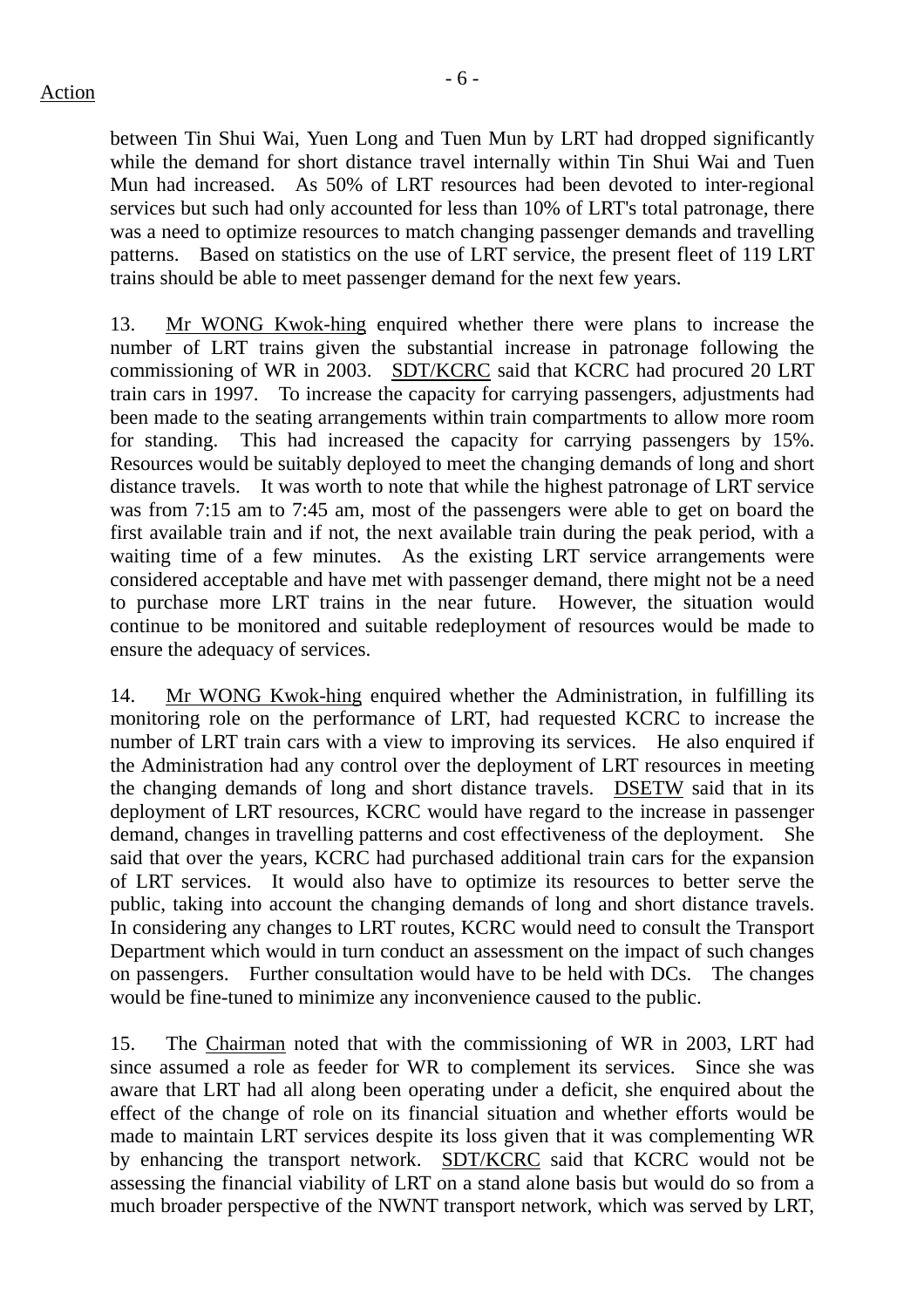WR and feeder buses, all of which were operating on a complementary basis. While the annual operating deficit for LRT services (less depreciation costs) would be around \$100 million, the financial position of LRT was complicated by the fact that it was offering free feeder services to passengers interchanging with WR since its commissioning. Therefore, there should be some virement of funds from WR to LRT to take account of the free feeder services provided. In any case, it was not envisaged that the operating deficit of LRT could be removed within the near future.

16. Ir Dr Raymond HO said that he was all along of the view that LRT's role should be that of a feeder for NWNT but it could not be expected to operate at a profit given its scale. Since plans were underway for a Rail Merger, it was high time that KCRC should prepare a long term development plan for LRT with a view to expanding its services and turning it into a profitable rail system. SDT/KCRC said that since the commissioning of LRT in 1988, KCRC had invested about \$1.3 billion in its systems and had conducted a number of improvement works including the elevation of part of the railway tracks costing over \$0.5 billion. It had since purchased 50 additional train cars. In considering further investments on LRT, KCRC would need to take into account the cost effectiveness and benefits to the transport network as a whole and to work out a long term development plan.

Admin 17. Mr Ronny TONG said that members would be interested to find out if LRT resources were effectively deployed and how such would impact on train fares. He requested and SDT/KCRC agreed that a set of basic information on LRT services should be provided to enable more effective monitoring by members.

18. Mr CHEUNG Hok-ming said that he was aware that some drivers had expressed grave dissatisfaction over the right of way being accorded to LRT trains. However, based on the outcome of passenger surveys, the provision of right of way to LRT, being a mass transport provider, was well supported. Given the apparent conflict between drivers and LRT passengers, he enquired whether studies had been made by the Administration on ways to resolve the issue. DSETW said that the issue of right of way had been repeatedly raised at DC meetings. The Transport Department had conducted a study on the subject and had accepted that the right of way should more appropriately be given to the much larger LRT trains as it would be more safe and efficient to do so, particularly during peak hours. However, some flexibility in the right of way was exercised during off-peak hours. As some LRT routes were operating on elevated tracks, this would help resolve the traffic problems associated with the right of way.

#### Impact of the commissioning of the Hong Kong-Shenzhen Western Corridor (SWC) on WR and LRT services

19. Mr Jeffrey LAM said that members of the Liberal Party were all along concerned about transport developments in Yuen Long and Tin Shui Wai. With the commissioning of SWC in about seven months' time, it was envisaged that the demand for WR would boost, and hence, a greater demand for the feeder services provided by LRT. He enquired whether the existing resources could be able to cope with the